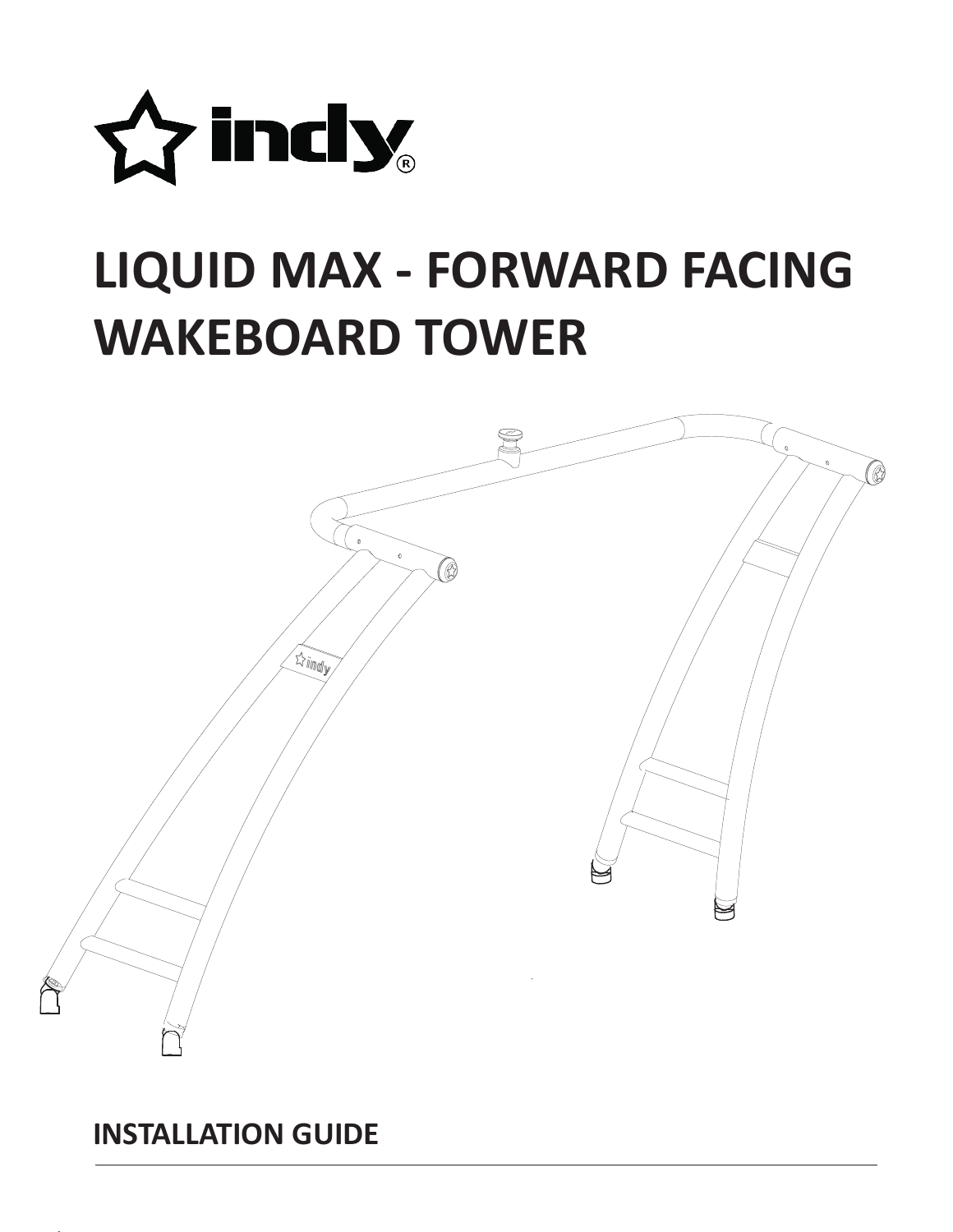

## EXPLODED VIEW OF THE INDY PRO TOWER FOR YOUR REFERENCE



Unpack and check the contents of the box

Check the parts list and the Instruction Guide correspond with the product you purchased Ensure you have the correct tools you have to complete the Installation. Ensure you have the skills to complete the installation

Please Read all Instrustion prior to installation

If you are NOT sure of any part of the guide or you have any questions Please contact the supplier or Indy Wakeboard Towers

Email: indywakeboardtowers@gmail.com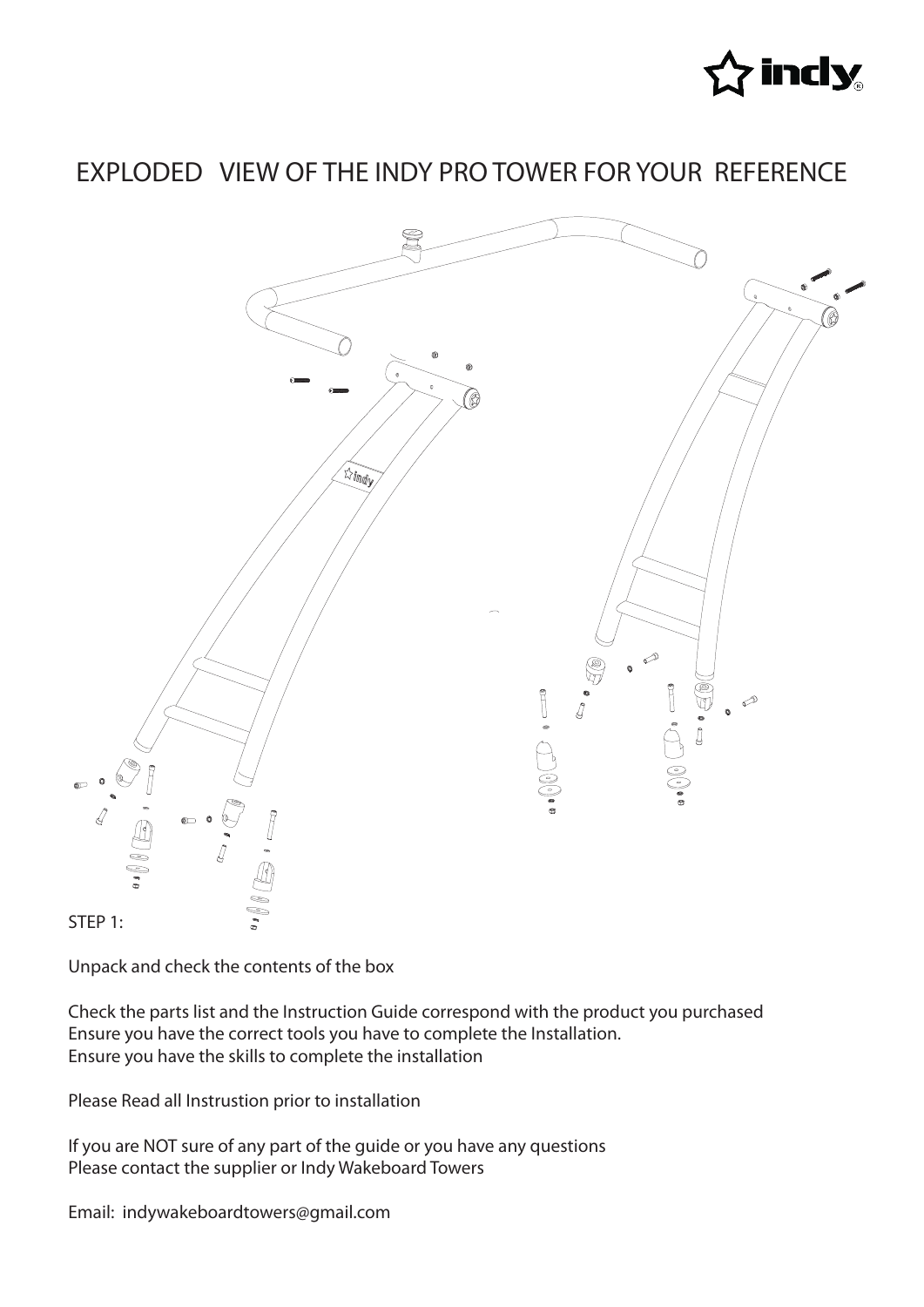





1 x Top Section 1 x Starboard side leg 1 x Port side legs



4 x M6 Bolts already install in fittings







12 x Splt Washers **4 x small Nylon washer** 4 x M12 Locking Nut



 $\overline{1}$ 







8 x M12 Short Bolts 4 x M12 Long Bolts Deck





4 x Nylon deck Plates 4 x Large 70mm Alloy plates





4 x Flat Base Deck Mounts 4 x Open Hole leg fittings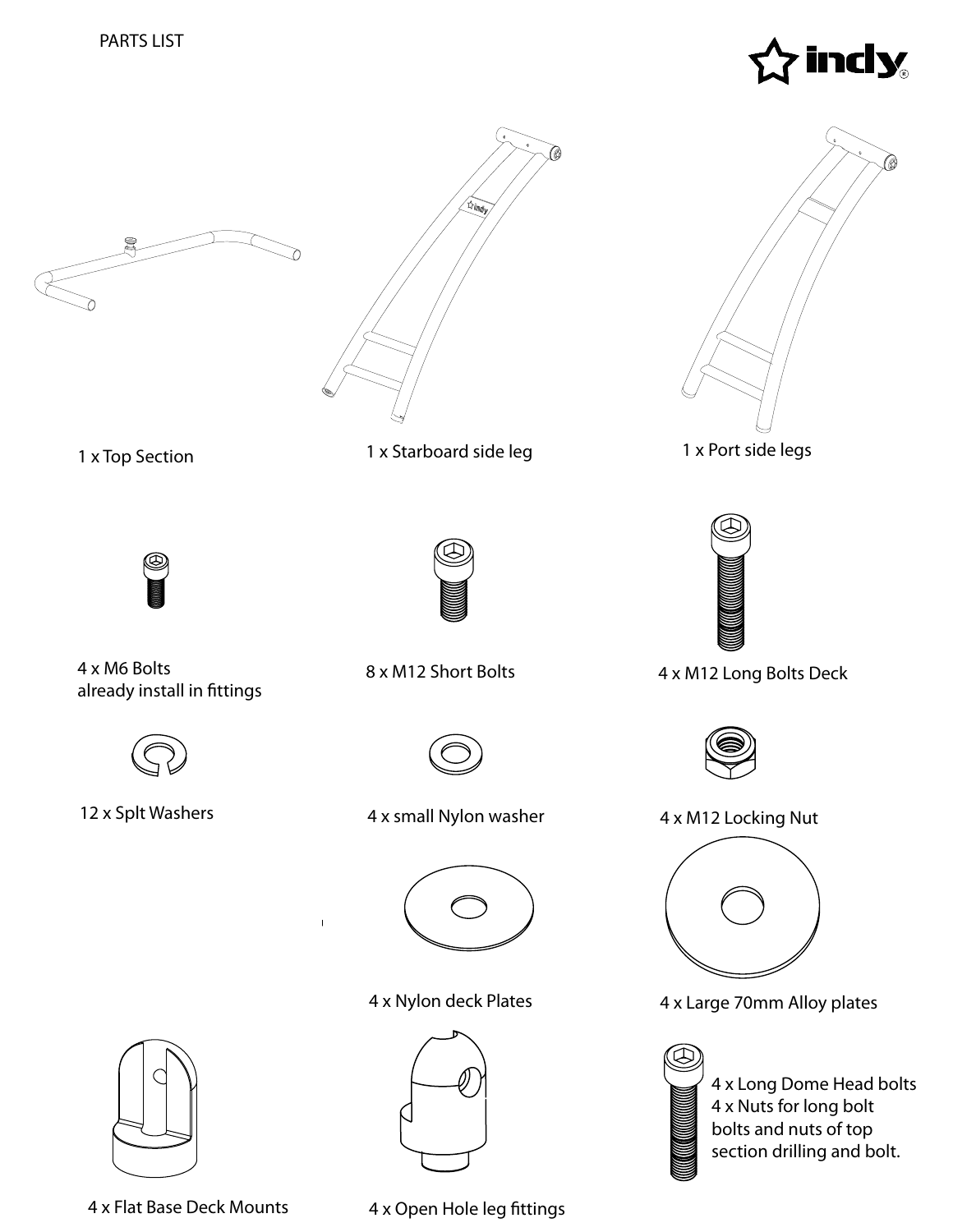

Step 2: Attaching end fittings to Legs The front and rear legs use the same end fittings A rounded fitting with an open hole to attach to the deck mounts

Note the curve shape fitting has an open hole through the side to attach to the threaded deck mount Note the base of has a raised circle area Note the end of the tower leg has a counter sunk circle with internal thread Insert the raised circle base of the fitting into the counter sunk area of the leg end Use the M12 bolt and split washer inserted through the centre and tighten. Note you can rotate the fitting Use the small M6 bolt in the small threaded hole to lock the fitting from rotating For now allow the fitting to rotate slightly for adjustment.



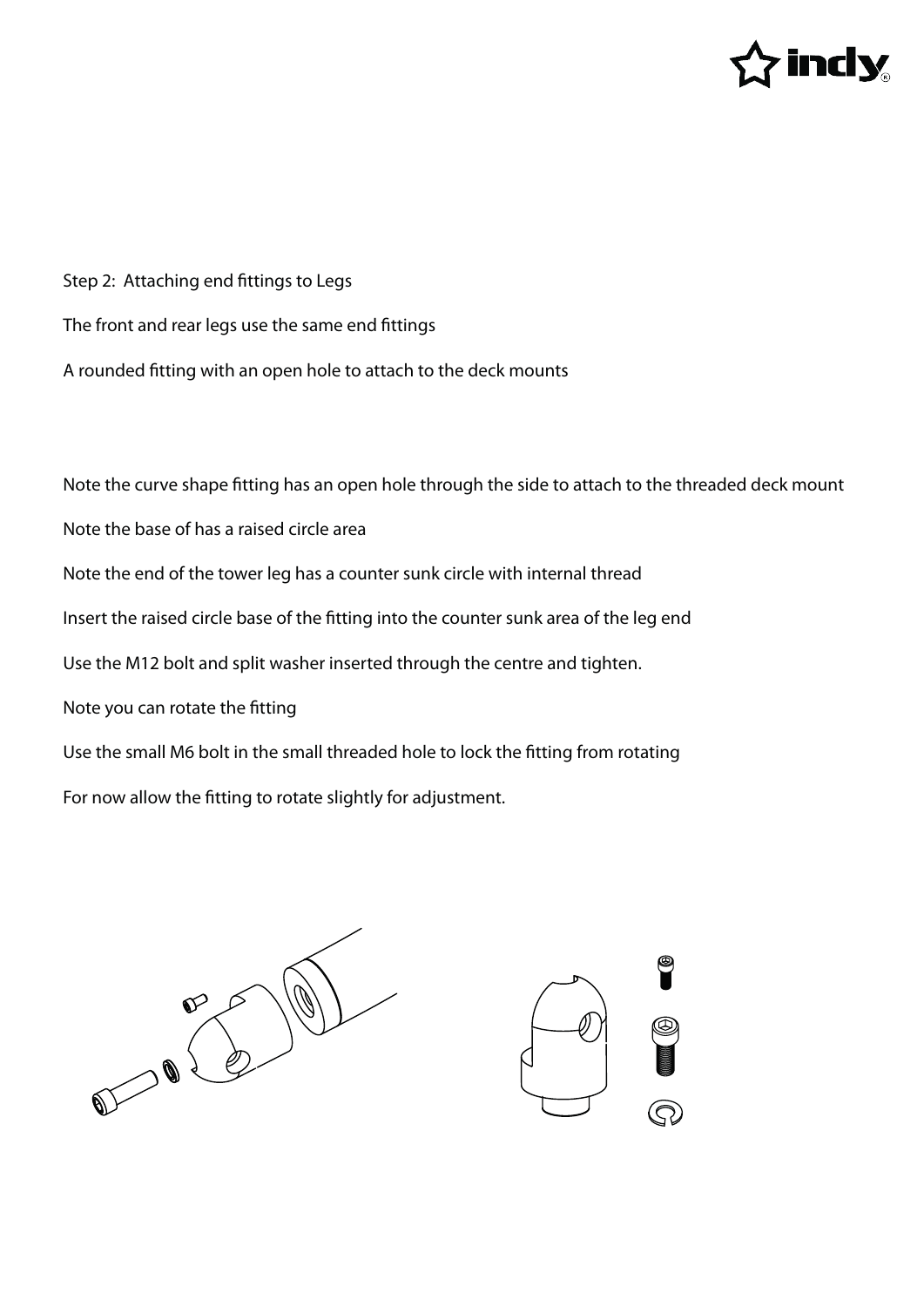

Step 3: Attaching top section to Legs (Mark on top section)

Lay you top section on the ground.

With a tape measure measure from the open end back towards the corner mark near the corner. (use some masking tape and pen.)

Mark the same distance on both sides of the top section. This will help once you insert the top into the top of the legs.



Step 4: Attaching top section to Legs I(nsert top section into legs)

NOTE: Look inside the top tube of the legs. PLEASE CHECK INSIDE....

ENSURE THAT THERE ARE NOT PEICES OF METAL WELDS STICKING UP. IF THERE IS FILE DOWN. Remove the plastic film if there is NOT NEEDED. REMOVE THE RUBBER CAP ENDS NOT NEEDED.

Now you can insert the top section into the top of the legs.

Once you have both side inserted you can check the distance from the tube end of top of legs to the mark. Need to be the same or very very close.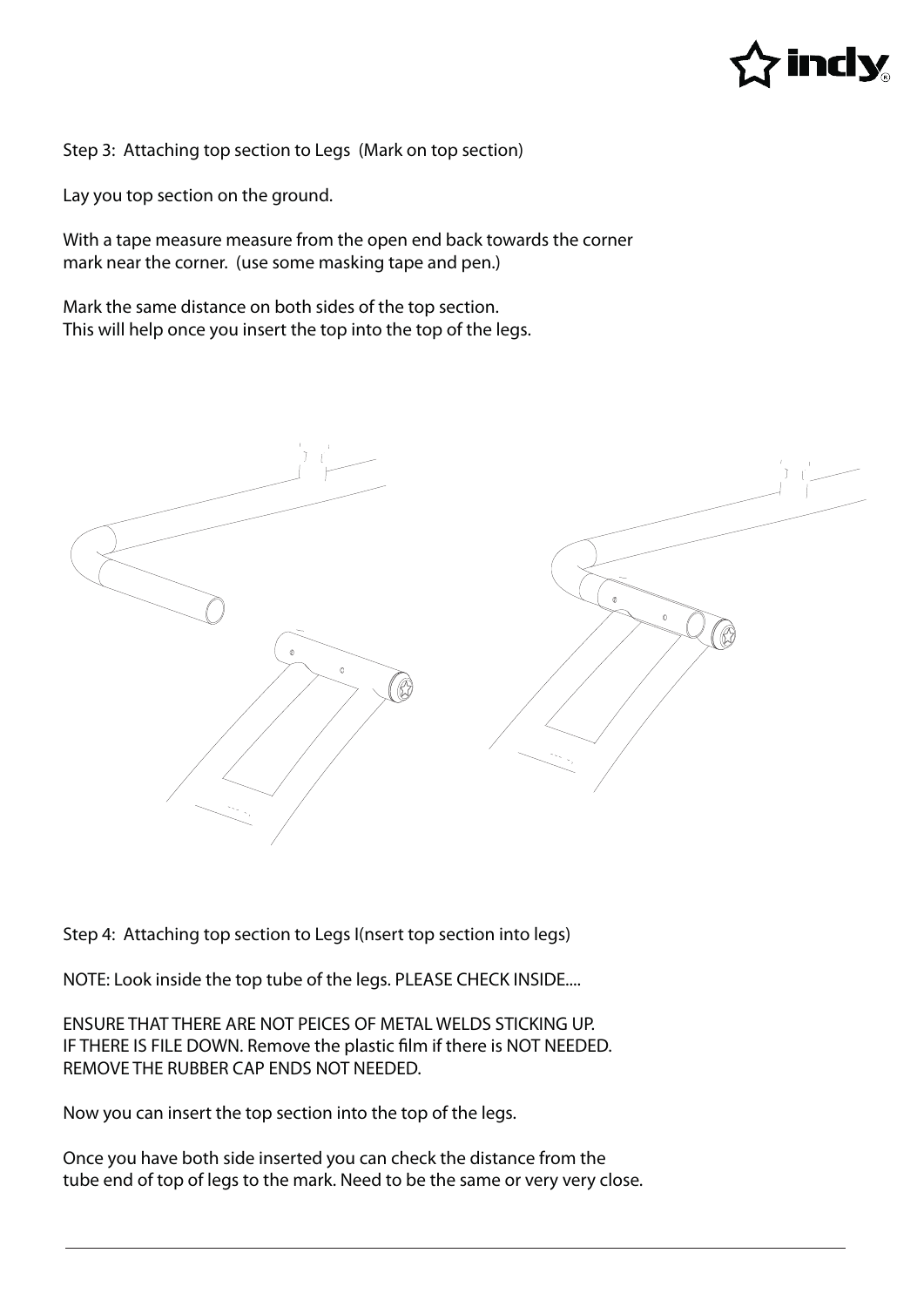![](_page_5_Picture_1.jpeg)

### Deck Mount assembly for top or side. Note the flat base Note the threaded hole in the fitting

![](_page_5_Figure_3.jpeg)

Step 6: Installation of Front Deck Mounts onto Boat.

ONLY DRILL HOLES FOR FRONT MOUNTS AT THIS STAGE.

Recommended to be placed on flat serface under the mount. Can be side mounted or ontop.

CHECK that rear mount will also be on flat surface for the full mount. Measure across boat side to side in the areas where mounts will go.

Use extra plate of (ply or Alloy) underneath the deck between the our alloy plate supplied and the deck of the boat (see picture above)

NOTE : WARNING

Before Drilling into your boat PLEASE check that you have clear access to the area. Check for objects, wires or other hazards.

TIP

Do not measure from windscreen, cleats, vents or use as a reference point. These objects are not always square and the same as the opposite side. It is best to use the front or rear of the boat as the reference point Or the top edge of the deck mould or similar if possible. Always triple measure and check before drilling

Tighten the deck mounts allow them to rotate, if the will not rotate under presure or leverage from attaching leg check the assembly is correct. (note they will be very hard to rotate by hand)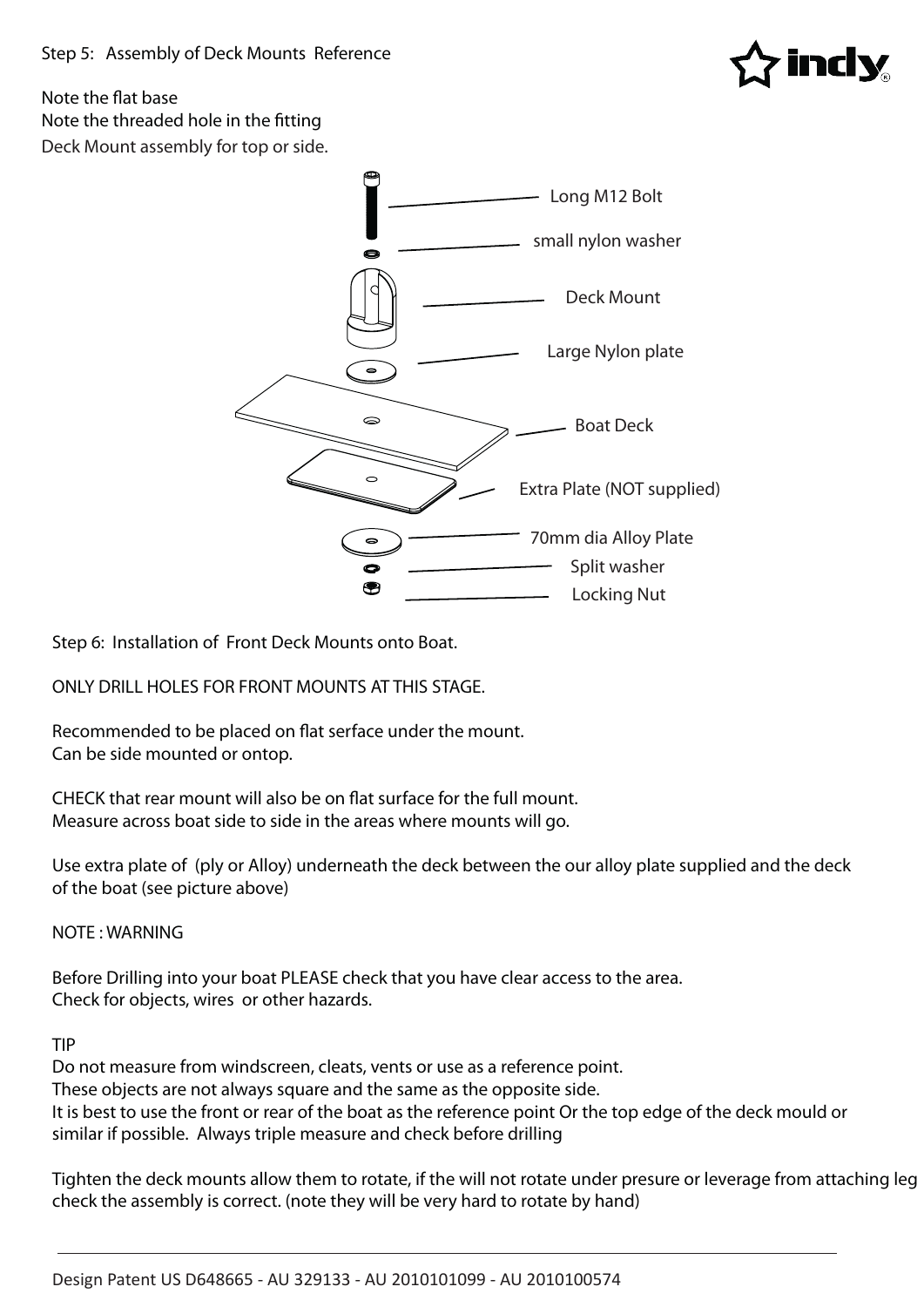Step 7: Attaching the tower to the Front Mounts

![](_page_6_Picture_1.jpeg)

Measure the distance between the front mounts you have installed on the boat.

Use this measurement to and adjust the tower you have assembled on the ground. rotate the fittings on the tower to face bolts on the outside. (do not tighten yet just enough so you can rotate under pressure)

Now have a 2nd person help you lift and attach to the the boat. Use the M12 bolts and washer and attach to the deck mounts.

You can lower the tower forwards, in the folded position. attach the deck mount to the end of the rear tower legs.

MEASURE back from the front mount on the boat to where the rear mount will be positioned and Mask up the area to protect it.

Once you have down this, erect the tower and now place the deck mounts of the rear legs onto the boats deck.

Mare around the deck mounts. Now use the Nylon plate to mark where the hole is to drill

#### WARNING

Check underneath the deck before drilling for objects, wires, tripple check.

Step 8: Attaching the rear deck mounts.

Lower the tower and remove the deck mounts from the rear legs. Now you can drill and attach the rear deck mounts. The same as you did for the front deck mounts.

Once installed rear deck mounts you can errect the tower and Attach the rear legs to the deck mounts.

Step 9: Drilling the top section. Check that the tower is inline and square, Look from the front and rear. Now you can Drill through the holes in the top tube of the side legs. (tape the insert leg to hold in position if needed whilst drilling) then bolt up tight.

REMOVE one fitting at a time whilst tower is attached to the boat (mark across joint for alignment) Place lock tight on the surface of fitting and end of tubes where they meet. Place lock tight on the M12 and M6 bolt.

Line up the reference mark you made and lock the centre M12 bolt first, then the small M6 set bolt. REPEAT the process on all fittings on the tower.